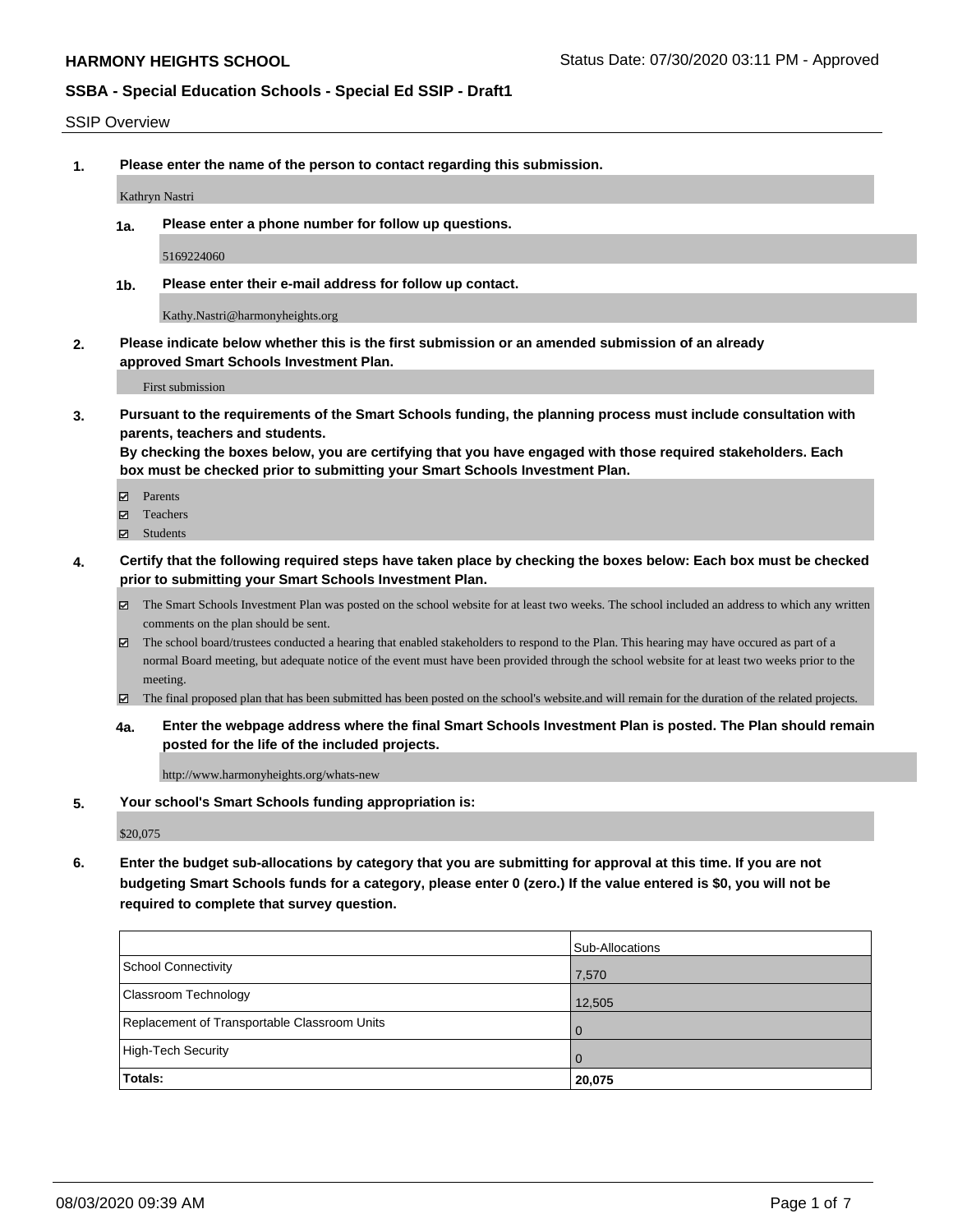School Connectivity

### **1. Describe how you intend to use Smart Schools funds for high-speed broadband and/or wireless connectivity projects in school buildings.**

Harmony Heights plans to use a portion of our Smart Schools funds to re-wire our student-use computer lab space to create an environment more conducive to the classroom setting and to update the computer lab's outdated internet/network switching infrastructure. The current legacy internet/network switching infrastucture is more than five years old, and is in great need of an upgrade. We plan to replace this existing switching infrastucture with two Juniper EX2300 48-Port Switches and remove columns housing existing wiring.

As there is a \$2,838 gap between the total amount of our allotted Smart Schools funding and the combined costs of our two projects, Harmony Heights will therefore be paying \$2,838 of the network installation labor costs from our own fundraising monies. The portion of network installation costs we are requesting in our SSIP will be \$3,412, comprised of 25 hours of professional services at \$136.48 per hour.

#### **2. Describe how the school plans to use digital connectivity and technology to improve teaching and learning.**

Our present classroom space consists of high-speed broadband-wired PCs set up in rows throughout the classroom, with several columns for wiring in order to facilitate this classroom layout. This current setup is not ideal, as teachers are unable to monitor the computer use of all students at the same time, thus making sure that students are staying on task. Additionally, the columns take up valuable floor space that could be better utilized.

We propose to rewire the computer lab so that all desktop PCs will be arranged in an outward-facing perimeter, allowing for greater ease of class supervision for teachers. Additionally, the rewiring will allow for the removal of the existing columns, which will free up floor space for additional use and result in a more open feel and more easily-navigable computer lab space.

Harmony Heights plans to use digital connectivity and technology to enhance and improve both teaching as well as learning in our school. Students today communicate with their friends and family members predominantly through technology--using texts, email, and social media. They consume the majority of their media content, be it music, television, books, news, or movies--via a digital device. Utilizing similar technology in education helps teachers capture students' attention in a manner that appeals and speaks to their daily life experience. Learning becomes more accessible and even fun.

Digital connectivity and technology also facilitate learning by offering new and exciting ways for students to absorb information. This is particularly important when it comes to adapting to a given student's particular learning style and their individual strengths and weaknesses. A student who is a visual learner, for example, may gain more from watching an educational YouTube video than from merely listening to a lecture. Another student may struggle to keep up with the classroom lesson, and therefore would benefit significantly from more individualized instruction through an app that allows them to follow at their own pace. Many of the students at Harmony Heights suffer from anxiety, particularly social anxiety. They may struggle to ask a question or to speak up if they are struggling with a subject. Through the use of technology, a student may choose to email the teacher their question, choosing a form of interaction that brings them less anxiety, or they may even research the answer themselves.

Additionally, the use of technology enables the students at Harmony Heights to collaborate on projects and classwork in spite of physical distance. As a residential and day school comprised of students from throughout New York State, many of our students do not live in close proximity to one another, which makes it impossible to collaborate on projects after school hours. Utilizing an application such as Google Docs allows students to work on a research paper or project in spite of the distance between them. This provides our students the important experience of learning how to brainstorm, cooperate, and share responsibility with another student or students independent of the classroom setting, an opportunity that would be much more difficult for our students without such technology.

We also recognize that upgraded technology not only benefits our students now, but aids them in the future as well. Updated technology is important for successful transition-planning for our students as they prepare to enter the working world or further their education after graduation. It allows teachers and students to access online programs that support vocational goals and interests, as well as to search for and apply to colleges and vocational training programs. Teachers are also able to assist students in finding volunteer, internship and scholarship opportunities. Furthermore, skills such as typing, using email, and utilizing the Internet and its databases to perform research are vital life skills that will be required of our students as they enter the workforce or continue with their educational goals.

# **3. Does your School Connectivity project require new construction or substantially altered space and result in capitalized cost in excess of \$100,000?**

No

**4. If you are submitting an allocation for School Connectivity complete this table.**

**Note that the calculated Total at the bottom of the table must equal the Total allocation for this category that you entered in the SSIP Overview overall budget.** 

|                      | Sub-Allocation |
|----------------------|----------------|
| Network/Access Costs |                |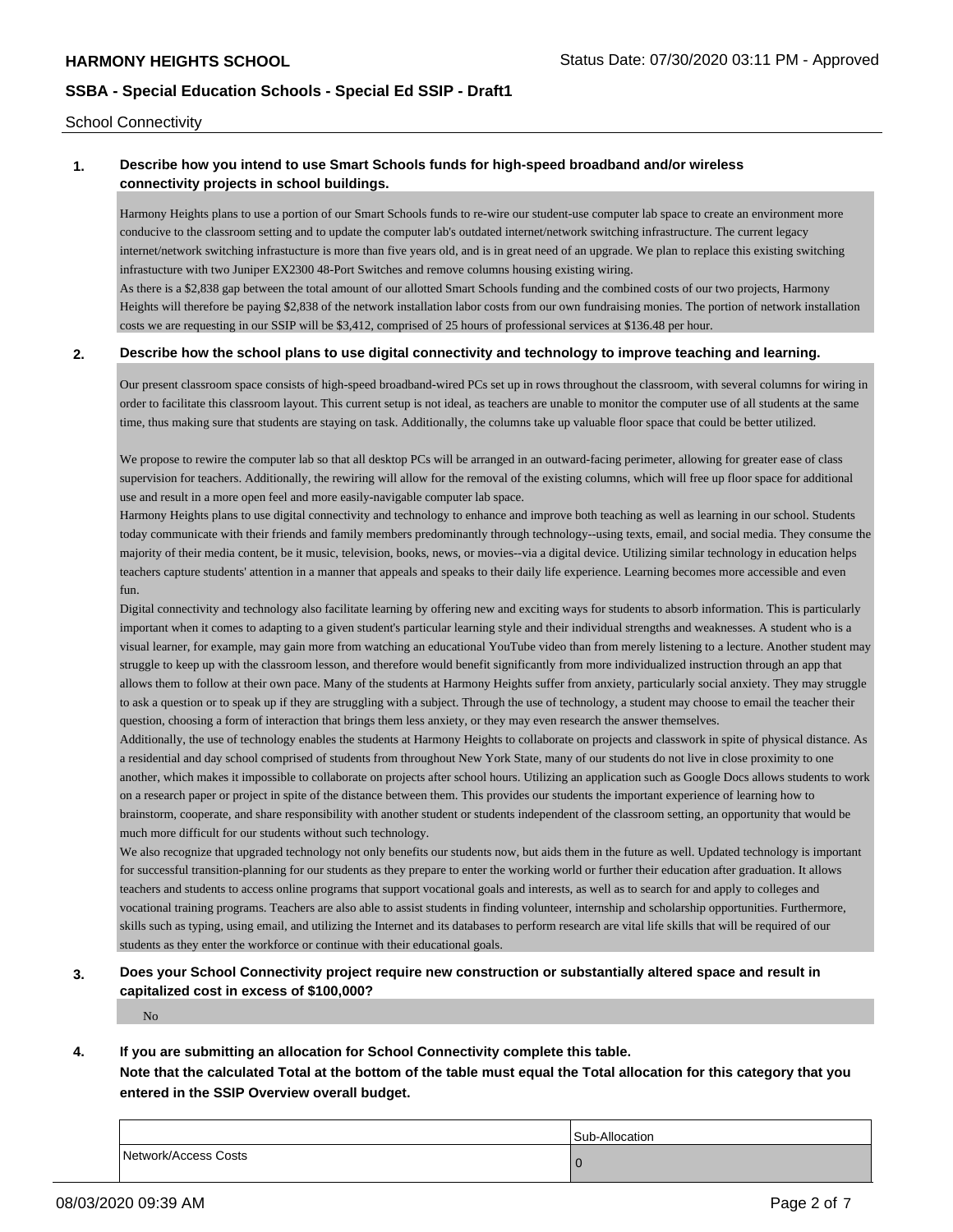School Connectivity

|                                            | Sub-Allocation |
|--------------------------------------------|----------------|
| <b>Outside Plant Costs</b>                 | $\overline{0}$ |
| School Internal Connections and Components | 4,158          |
| <b>Professional Services</b>               | 3,412          |
| Testing                                    | $\overline{0}$ |
| Other Upfront Costs                        | $\Omega$       |
| <b>Other Costs</b>                         | $\overline{0}$ |
| Totals:                                    | 7,570          |

**5. Please detail the type, quantity, per unit cost and total cost of the eligible items under each sub-category. This is especially important for any expenditures listed under the "Other" category. All expenditures must be eligible for tax-exempt financing to be reimbursed with Smart Schools funds. Sufficient detail must be provided so that we can verify this is the case. If you have any questions, please contact us directly through smartschools@nysed.gov. Add rows under each sub-category for additional items, as needed.**

| Select the allowable expenditure | Item to be purchased                                                  | Quantity | Cost per Item | <b>Total Cost</b> |
|----------------------------------|-----------------------------------------------------------------------|----------|---------------|-------------------|
| type.                            |                                                                       |          |               |                   |
| Repeat to add another item under |                                                                       |          |               |                   |
| each type.                       |                                                                       |          |               |                   |
| <b>Professional Services</b>     | Labor for Network & Computer<br>Installation/Upgrade/Setup & Rewiring | 25       | 136           | 3,412             |
| <b>Connections/Components</b>    | Juniper EX2300 48-Port Switch                                         |          | 2,079         | 4,158             |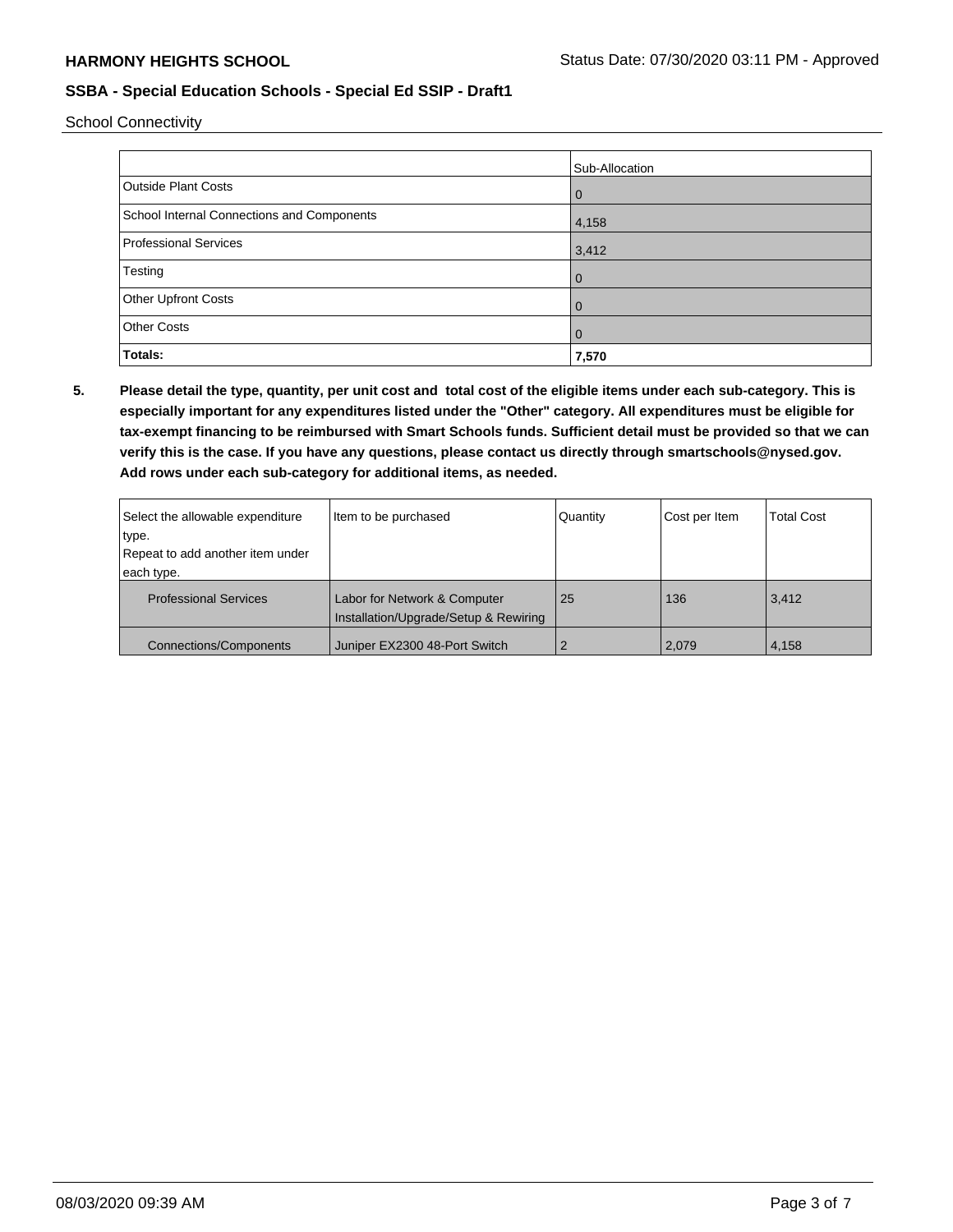Classroom Learning Technology Equipment (Devices)

#### **1. Describe the devices you intend to purchase and their compatibility with existing or planned platforms or systems.**

Harmony Heights plans to use a portion of our Smart Schools funding to purchase 14 new Dell Optiplex 3070 SFF desktop computers with 24-inch monitors to replace the existing desktop PCs in our student-use computer lab. At present, our existing computer lab is comprised of desktop PCs more than five years old. Unfortunately, due to their age, these devices are starting to fail and maintenance has become an issue. They are no longer costeffective. We no longer have enough computers for the use of all students in a class. Furthermore, due to the age of the computers, those that are still in working order are often unable to run the programs our teachers wish to install, or are incompatible with security, application, and program updates.

The new upgraded Dell desktop computers we propose to purchase will replace the existing desktop PCs within the current network environment and allow for more powerful computing which will better accommodate the needs of all students.

#### **2. Describe how the proposed technology purchases will improve teaching and learning inside or outside of the classroom.**

The purchase of the proposed desktop computers will improve the teaching abilities of our instructors and also facilitate learning for our students. To begin with, due to the outdated computers we currently use and the frequency with which they malfunction or break down, our teachers have been hampered in providing students with access to up-to-date, secure software and applications due to a lack of compatibility and insufficient computer processing power. At present, our teachers have shared that they spend a good portion of their time in the computer lab assisting the students when their computers freeze or unexpectedly shut down, thus losing out of valuable instruction time and making it difficult for students to remain focused. With the purchase of these new desktop computers, our teachers will no longer be impeded by these frustrating limitations, and will be able to devote the entirety of their classroom time to instruction. And without the constant disruptions of malfunctioning computers, it will be easier for our students (particularly those with attentional issues) to stay on task and focus on the lessons at hand.

Harmony Heights is eager to offer new learning opportunities to our students in the STEAM subjects, and these new computers would be a tremendous boon to that goal. We are working to introduce concepts such as coding and robotics to our students, and this would be impossible with the computers currently in use in our computer lab.

These updated, more powerful computers will also enable us to run programs requiring high computing power and graphics capabilities. Our existing computers lack the capabilities to reliably run many programs, particularly those newly-updated or recently released. This severely limits our ability to offer our students instruction in areas such as graphic design, desktop publishing, video editing, and photography. With new computers, however, we will be able to offer our students the opportunity to gain experience not only in new areas that interest them, but in subjects that could potentially lead to careers or educational paths after graduation.

**3. To ensure the sustainability of technology purchases made with Smart Schools funds, schools must have a plan to maintain and support technology purchases reimbursed with Smart Schools funds. This sustainability plan should support recurring costs of use that are ineligible for Smart Schools funding such as device maintenance, technical support, Internet and wireless fees, maintenance of hotspots, staff professional development, building maintenance and the replacement of incidental items.**

By checking this box, you certify that the school has a sustainability plan as described above.

**4. Schools must ensure that devices purchased with Smart Schools funds will be distributed, prepared for use, maintained and supported appropriately. Schools must maintain detailed device inventories in accordance with generally accepted accounting principles.**

 $\boxtimes$  By checking this box, you certify that the school has a distribution and inventory management plan and system in place.

**5. Schools must contact the SUNY/CUNY teacher preparation program that supplies the largest number of its new teachers to request advice on innovative uses and best practices at the intersection of pedagogy and educational technology.**

By checking this box, you certify that you have contacted the SUNY/CUNY teacher preparation program that supplies the largest number of your new teachers to request advice on these issues.

**5a. Please enter the name of the SUNY or CUNY Institution that you contacted.**

SUNY Old Westbury

**5b. Enter the primary Institution phone number.**

516-876-3275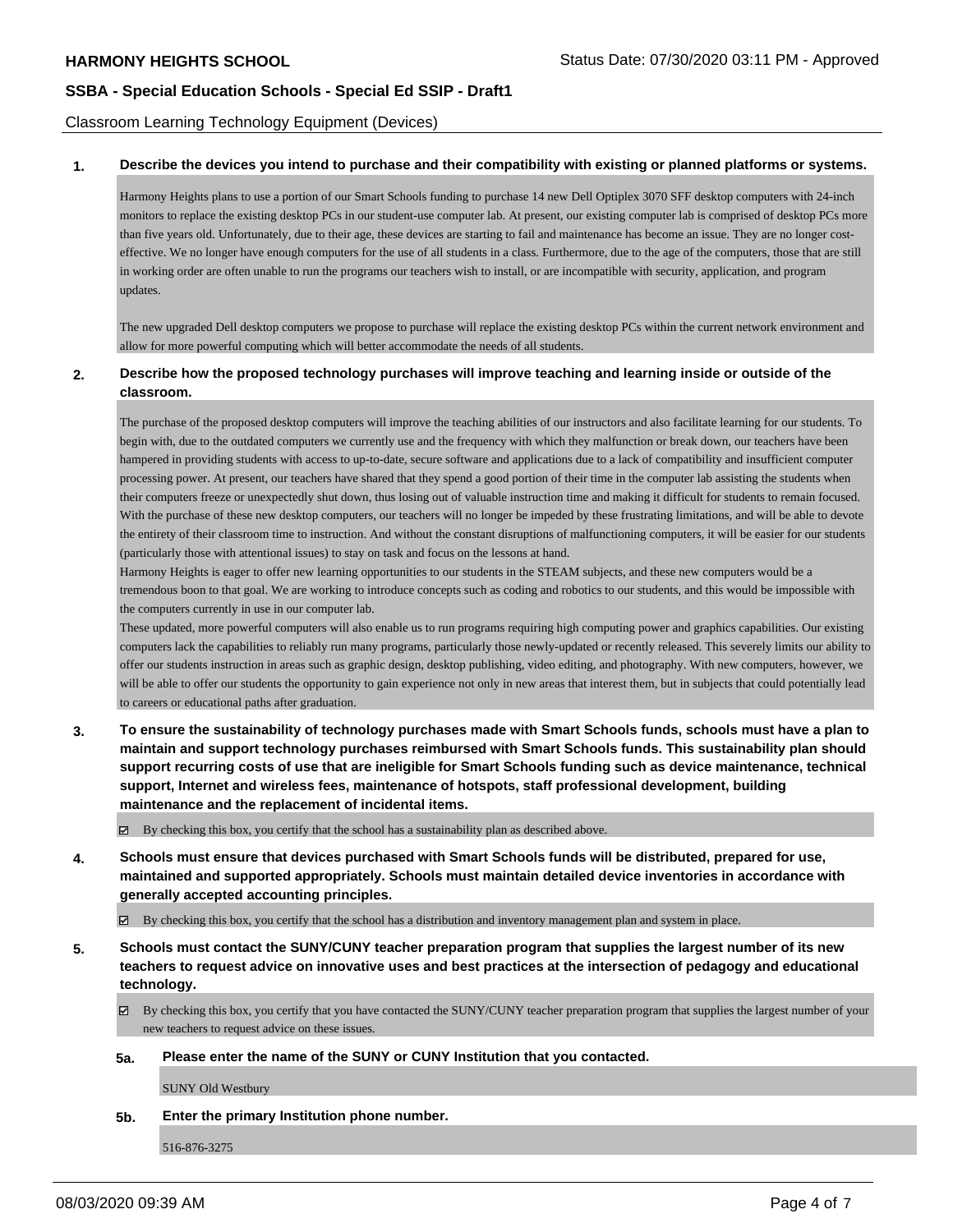Classroom Learning Technology Equipment (Devices)

**5c. Enter the name of the contact person with whom you consulted and/or will be collaborating with on innovative uses of technology and best practices.**

Dr. Diana Sukhram

**6. If you are submitting an allocation for Classroom Educational Technology, complete this table. Note that the calculated Total at the bottom of the table must equal the Total allocation for this category that you entered in the SSIP Overview overall budget.**

|                         | Sub-Allocation |
|-------------------------|----------------|
| Interactive Whiteboards | l 0            |
| Computer Servers        | I O            |
| Desktop Computers       | 12,505         |
| Laptop Computers        | l O            |
| <b>Tablet Computers</b> | l O            |
| <b>Other Costs</b>      | l 0            |
| Totals:                 | 12,505         |

**7. Please detail the type, quantity, per unit cost and total cost of the eligible items under each sub-category. This is especially important for any expenditures listed under the "Other" category. All expenditures must be capital bond eligible to be reimbursed with Smart Schools funds. If you have any questions, please contact us directly through smartschools@nysed.gov.**

**Add rows under each sub-category for additional items, as needed.**

| Select the allowable expenditure | Item to be purchased             | Quantity | Cost per Item | <b>Total Cost</b> |
|----------------------------------|----------------------------------|----------|---------------|-------------------|
| type.                            |                                  |          |               |                   |
| Repeat to add another item under |                                  |          |               |                   |
| each type.                       |                                  |          |               |                   |
| <b>Desktop Computers</b>         | DELL Optiplex 3070 SFF computers | 14       | 791           | 11.070            |
| <b>Desktop Computers</b>         | Dell 24-Inch Monitor             | 14       | 103           | 1,435             |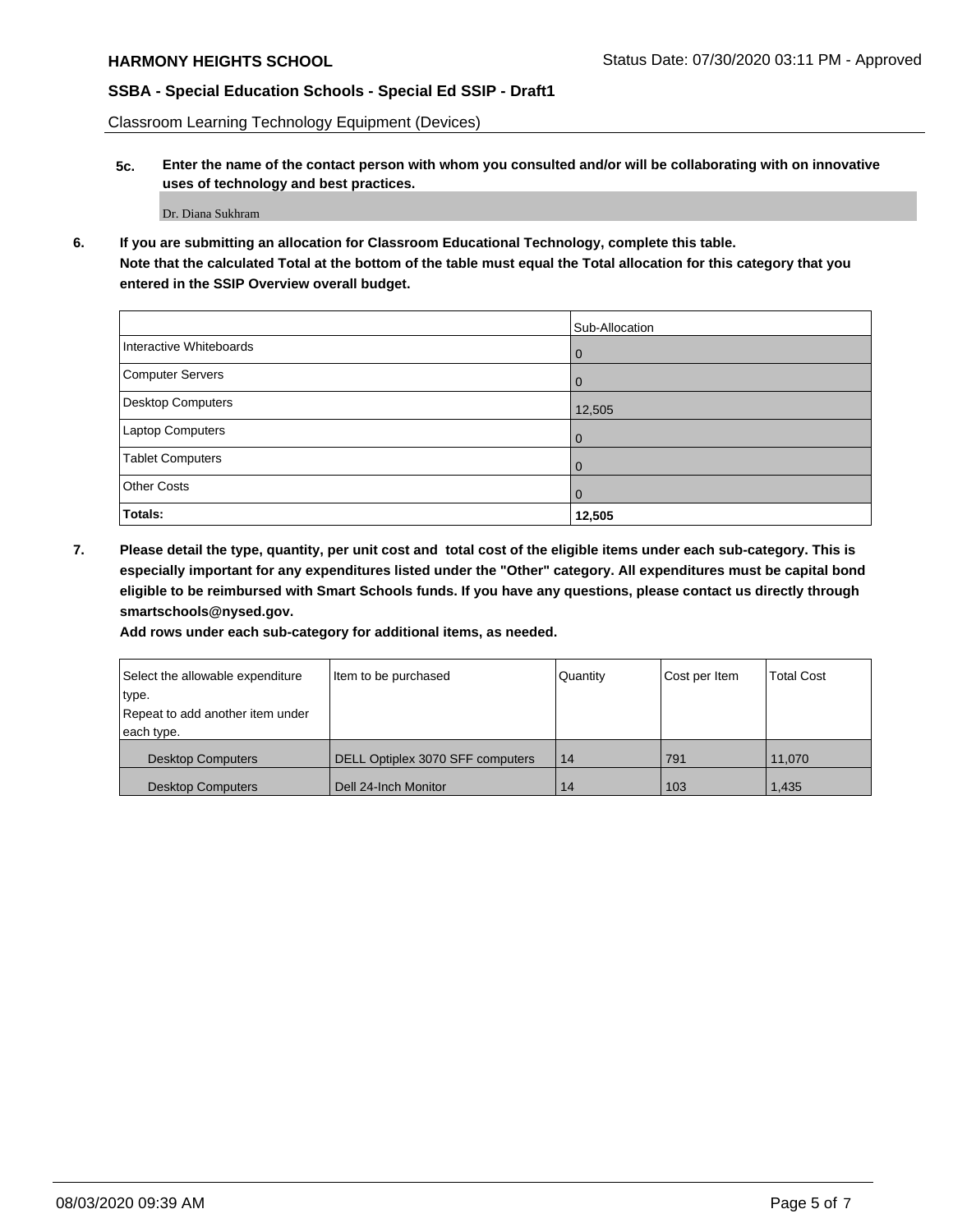Replace/Modernize Transportable Classrooms

**1. Describe the school's plan to construct, enhance or modernize education facilities to provide high-quality instructional space by replacing transportable classrooms.**

(No Response)

**2. Does your Classroom Trailer project require new construction or substantially altered space and result in capitalized cost in excess of \$100,000?**

(No Response)

**3. If you have made an allocation for Replace Transportable Classrooms, complete this table. Note that the calculated Total at the bottom of the table must equal the Total allocation for this category that you entered in the SSIP Overview overall budget.**

|                                                | Sub-Allocation |
|------------------------------------------------|----------------|
| Construct New Instructional Space              | (No Response)  |
| Enhance/Modernize Existing Instructional Space | (No Response)  |
| Other Costs                                    | (No Response)  |
| Totals:                                        | 0              |

**4. Please detail the type, quantity, per unit cost and total cost of the eligible items under each sub-category. This is especially important for any expenditures listed under the "Other" category. All expenditures must be capital bond eligible to be reimbursed with Smart Schools funds. If you have any questions, please contact us directly through smartschools@nysed.gov.**

**Add rows under each sub-category for additional items, as needed.**

| Select the allowable expenditure | Item to be purchased | Quantity      | Cost per Item | <b>Total Cost</b> |
|----------------------------------|----------------------|---------------|---------------|-------------------|
| 'type.                           |                      |               |               |                   |
| Repeat to add another item under |                      |               |               |                   |
| each type.                       |                      |               |               |                   |
| (No Response)                    | (No Response)        | (No Response) | (No Response) | (No Response)     |